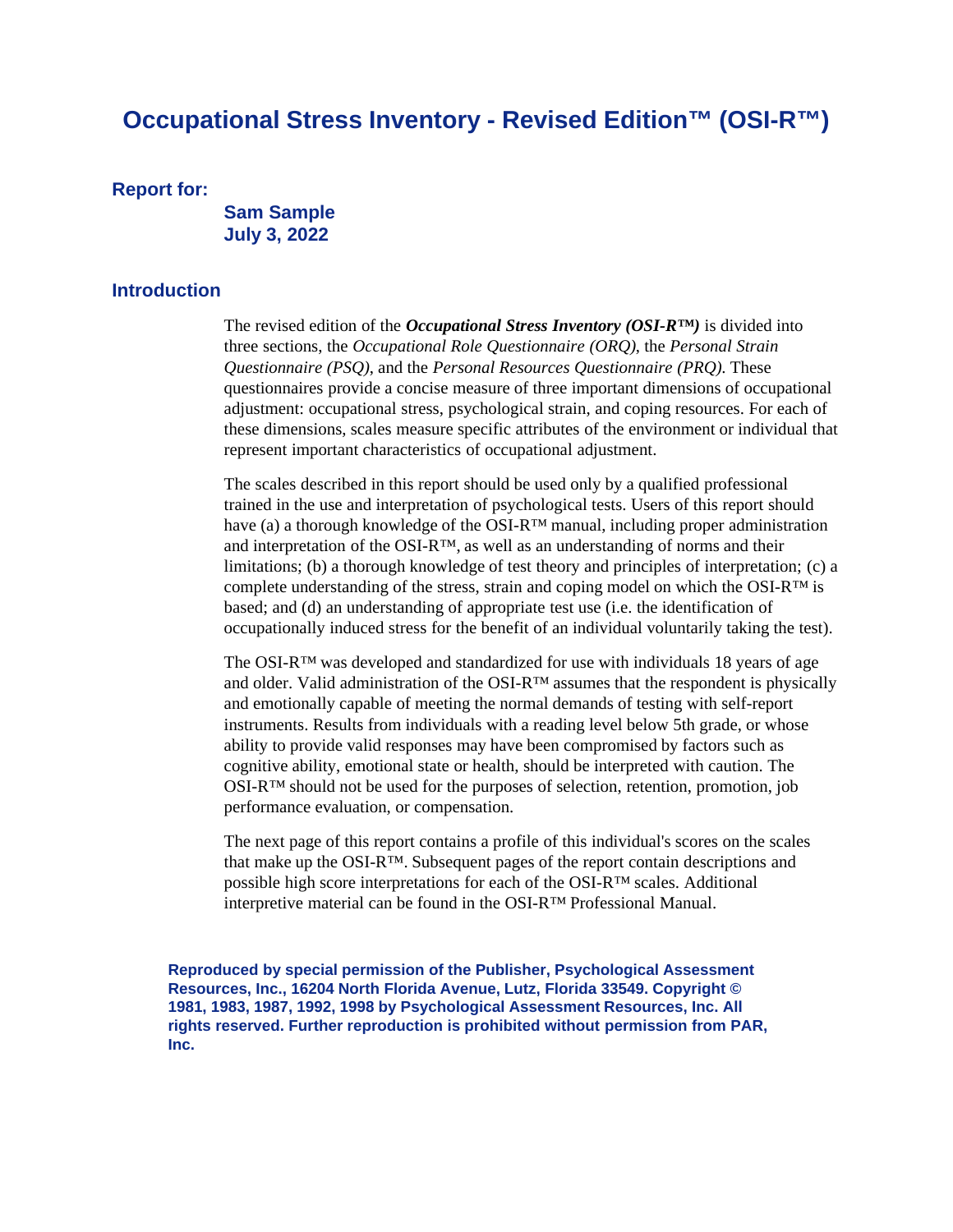# **OSI-R™ Profile for Sam Sample**

# **Occupational Role Questionnaire (ORQ)**

|                                  | $-$ T scores $-$<br>Raw |    |    |                       | Low |    | <b>Combined T score</b>  |    |    | High |    |
|----------------------------------|-------------------------|----|----|-----------------------|-----|----|--------------------------|----|----|------|----|
|                                  |                         |    |    | Score Male Fem. Comb. | 20  | 30 | 40                       | 50 | 60 | 70   | 80 |
| <b>Role Overload (RO)</b>        | 38                      | 70 | 68 | 69                    |     |    |                          |    |    |      |    |
| <b>Role Insufficiency (RI)</b>   | 24                      | 49 | 48 | 49                    |     |    |                          |    |    |      |    |
| <b>Role Ambiguity (RA)</b>       | 30                      | 62 | 66 | 64                    |     |    | $\overline{\phantom{a}}$ |    |    |      |    |
| <b>Role Boundary (RB)</b>        | 26                      | 54 | 56 | 55                    |     |    |                          |    |    |      |    |
| <b>Responsibility (R)</b>        | 35                      | 62 | 64 | 63                    |     |    |                          |    |    |      |    |
| <b>Physical Environment (PE)</b> | 19                      |    |    | 47                    |     |    | $\sim$                   |    |    |      |    |
|                                  |                         |    |    |                       |     |    |                          |    |    |      |    |

## **Personal Strain Questionnaire (PSQ)**

|                                   | Raw | $-$ T scores $-$ |     |                       | Low |    |    | <b>Combined T score</b> |    |    | High |  |
|-----------------------------------|-----|------------------|-----|-----------------------|-----|----|----|-------------------------|----|----|------|--|
|                                   |     |                  |     | Score Male Fem. Comb. | -20 | 30 | 40 | 50                      | 60 | 70 | 80   |  |
| <b>Vocational Stress (VS)</b>     | 25  | 63               | 65  | 63                    |     |    |    |                         |    |    |      |  |
| <b>Psychological Strain (PSY)</b> | 34  | 69               | -67 | 68                    |     |    |    |                         |    |    |      |  |
| <b>Interpersonal Strain (IS)</b>  | 28  | 61               | 62  | 61                    |     |    |    |                         |    |    |      |  |
| <b>Physical Strain (PHS)</b>      | 31  | 64               | 60  | 62                    |     |    |    |                         |    |    |      |  |

## **Personal Resources Questionnaire (PRQ)**

|                                         | Raw | $-$ T scores $-$ |    |                       | Low |    | <b>Combined T score</b> |         |    | High |    |
|-----------------------------------------|-----|------------------|----|-----------------------|-----|----|-------------------------|---------|----|------|----|
|                                         |     |                  |    | Score Male Fem. Comb. | 20  | 30 | 40                      | 50      | 60 | 70   | 80 |
| <b>Recreation (RE)</b>                  | 22. | 44               | 44 | 44                    |     |    |                         |         |    |      |    |
| Self-Care (SC)                          | 24  | 49               |    | 48                    |     |    |                         | $\cdot$ |    |      |    |
| <b>Social Support (SS)</b>              | 40  | 50               | 48 | 49                    |     |    |                         |         |    |      |    |
| Rational/Cognitive Coping (RC) 28 39 38 |     |                  |    | 39                    |     |    |                         |         |    |      |    |

## **OSI-R™ Profile Description**

The charts above list this individual's raw scores for each of the OSI-R<sup>™</sup> scales, followed by standardized T scores that first compare this individual's scores to those of the males in the main OSI-R™ normative sample, then the females in the normative sample, and finally to the entire combined normative sample. The combined T scores are also graphed. T scores are linear transformations of raw scores, derived to have a mean of 50 and a standard deviation of 10.

## **Interpretation of T scores**

For the **ORQ** and **PSQ** scales, high scores suggest significant levels of occupational stress and psychological strain, respectively. T scores at or above 70 indicate a strong probability of maladaptive stress, debilitating strain, or both. Scores in the range of 60-69 suggest mild levels of maladaptive stress and strain. Scores in the range of 40-59 are within one standard deviation of the mean and should be interpreted as being within normal range. Scores below 40 indicate a relative absence of occupational stress or psychological strain. For the **PRQ** scales, high scores indicate highly developed coping resources. For these scales, T scores below 30 indicate a significant lack of coping resources. Scores in the range of 30-39 suggest mild deficits in coping skills. Scores in the range of 40-49 indicate average coping resources, whereas higher scores indicate increasingly strong coping resources.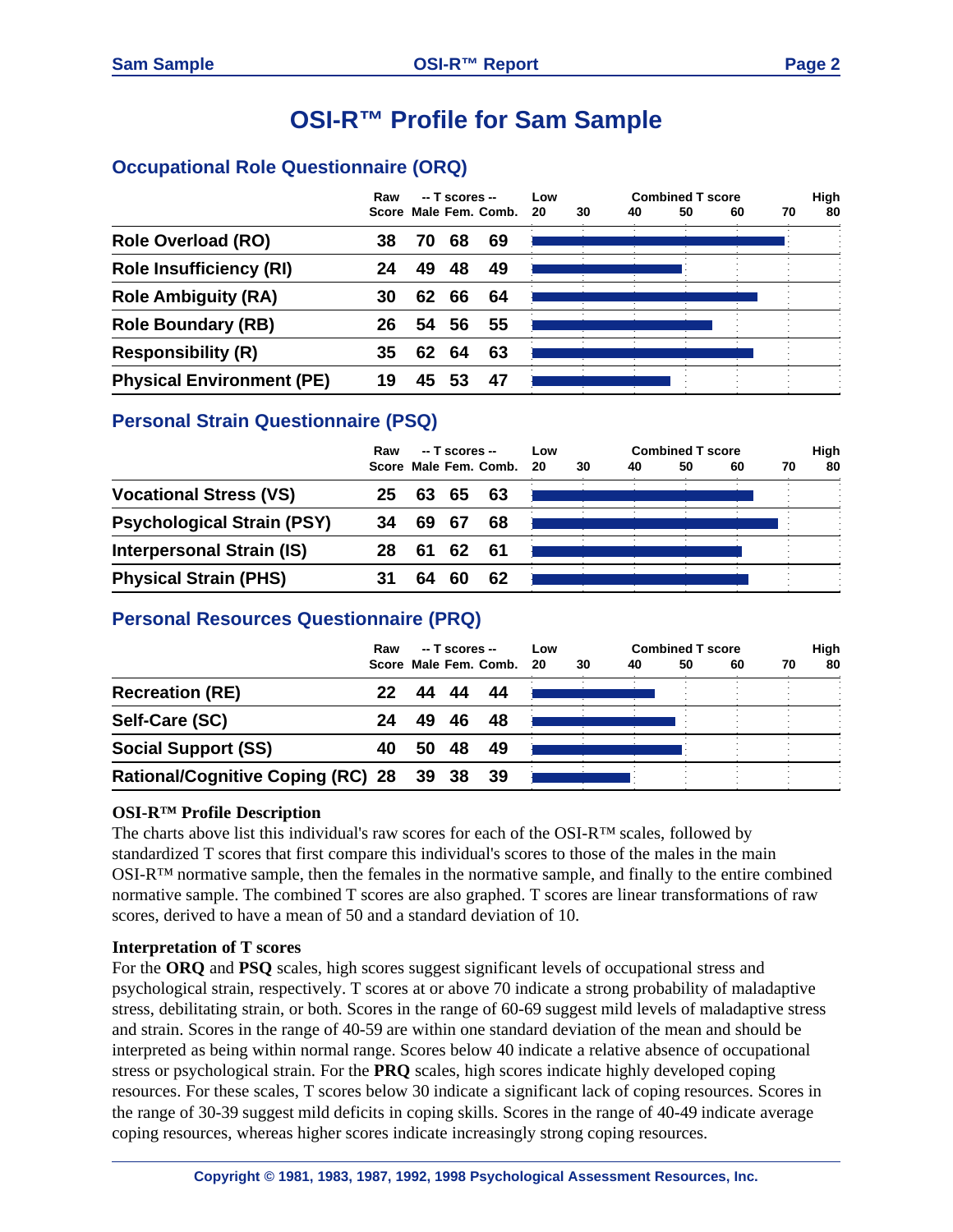# **OSI-R™ Scale Descriptions**

# **Occupational Role Questionnaire (ORQ)**

### **Role Overload (RO)**

High scorers may describe their work load as increasing, unreasonable, and unsupported by needed resources. They may describe themselves as not feeling well trained or competent for the job at hand, needing more help, and/or working under tight deadlines.

### **Role Insufficiency (RI)**

High scorers may report a poor fit between their skills and the job they are performing. They may also report that their career is not progressing and has little future. Needs for recognition and success may not be met. They may report boredom and/or underutilization.

### **Role Ambiguity (RA)**

High scorers may report an unclear sense of what they are expected to do, how they should be spending their time, and how they will be evaluated. They seem not to know where to begin on new projects and experience conflicting demands from supervisors. They also may report no clear sense of what they should do to "get ahead."

#### **Role Boundary (RB)**

High scorers may report feeling caught between conflicting supervisory demands and factions. They may report not feeling proud of what they do, or not having a stake in the enterprise. They also may report being unclear about authority lines and having more than one person telling them what to do.

#### **Responsibility (R)**

High scorers may report high levels of responsibility for the activities and work performance of subordinates. They are worried that others will not perform well. They are sought out for leadership and frequently have to respond to others' problems. They also may have poor relationships with people at work or feel pressure from working with angry or difficult employees or the public.

#### **Physical Environment (PE)**

High scorers may report being exposed to high levels of noise, moisture, dust, heat, cold, light, poisonous substances, or unpleasant odors. They also may report having an erratic work schedule or feeling personally isolated.

## **Personal Strain Questionnaire (PSQ)**

#### **Vocational Strain (VS)**

High scorers may report poor attitudes toward their work, including dread, boredom, and lack of interest. They may report making errors in their work or having accidents. They also may report that the quality of their work is suffering. Concentration problems and absenteeism may be present.